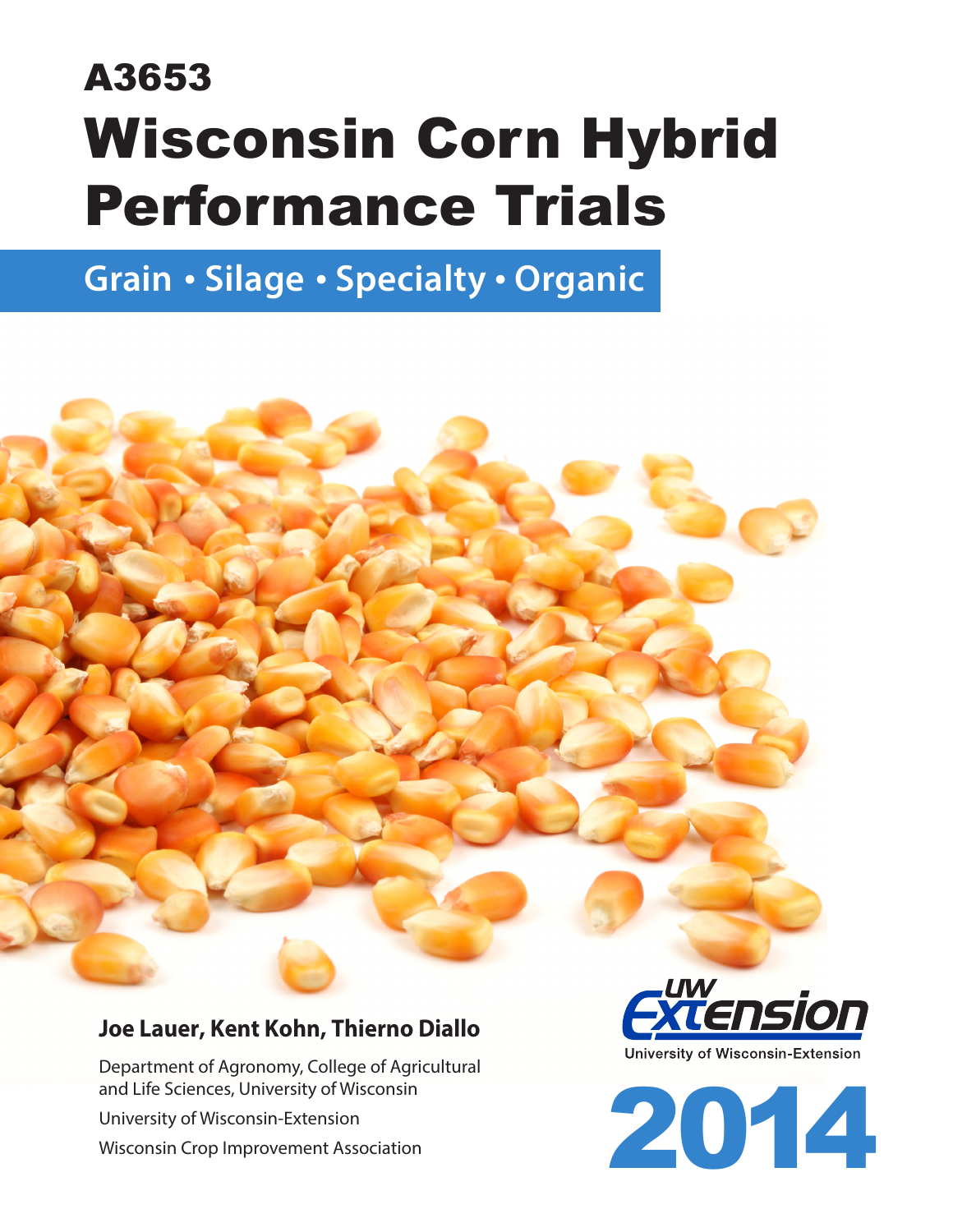# **CONTENTS**

## **[2014 TRIALS INFORMATION TABLES](#page--1-0)**

## **[GRAIN TRIALS](#page--1-0)**

| <b>Southern Zone</b> (Arlington, Janesville, Lancaster)                 |  |
|-------------------------------------------------------------------------|--|
|                                                                         |  |
|                                                                         |  |
| <b>South Central Zone</b> (Fond du Lac, Galesville, Hancock Irrigation) |  |
|                                                                         |  |
|                                                                         |  |
| <b>North Central Zone</b> (Chippewa Falls, Seymour, Valders)            |  |
|                                                                         |  |
|                                                                         |  |
| <b>Northern Zone</b> (Spooner/three sites and Coleman)                  |  |
|                                                                         |  |
| <b>SILAGE TRIALS</b>                                                    |  |
| <b>Southern Zone</b> (Arlington and Lancaster)                          |  |

## **South Central Zone** *[\(Fond du Lac and Galesville\)](#page--1-0)*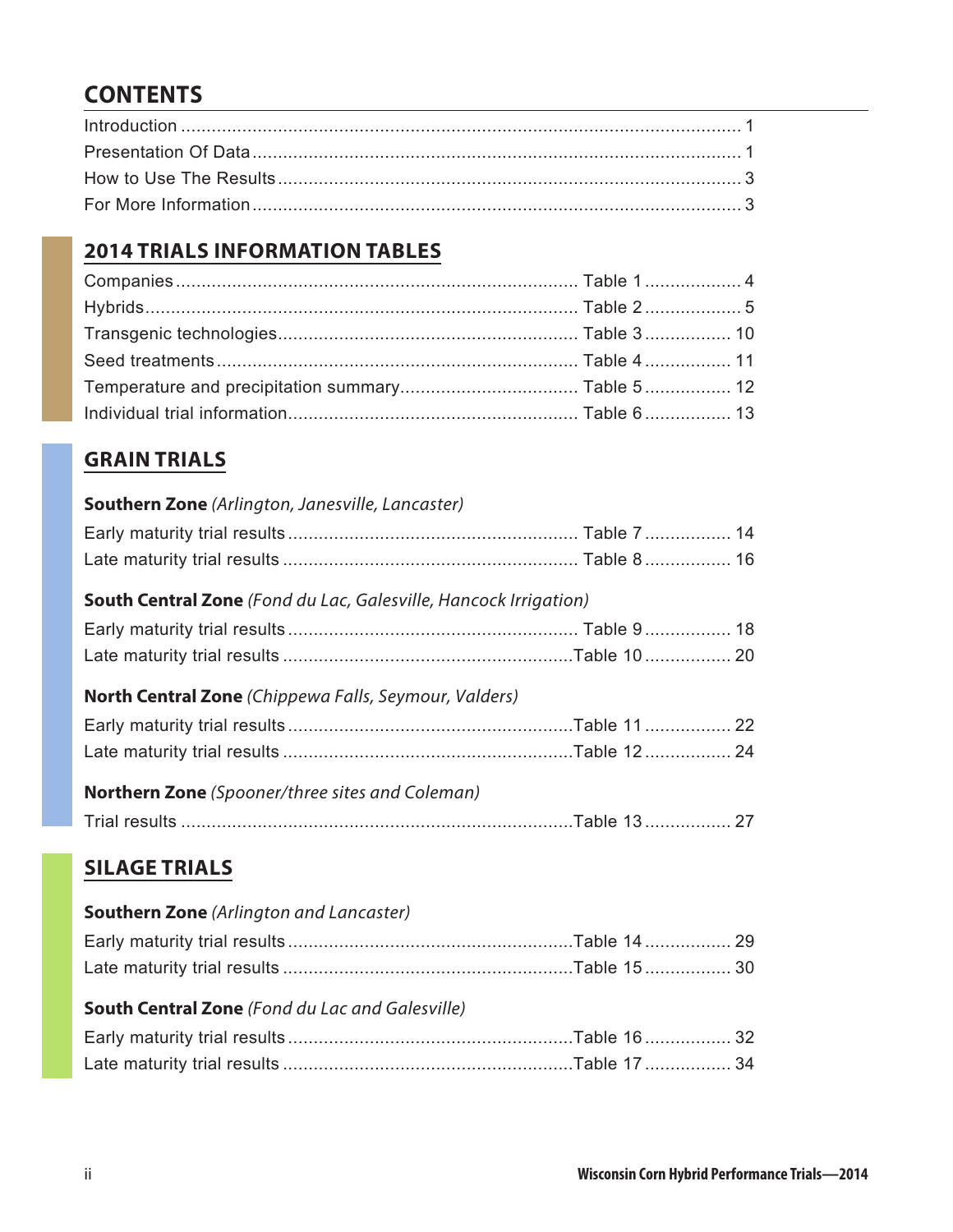## **[SILAGE TRIALS](#page--1-0)** (continued)

| <b>North Central Zone</b> (Chippewa Falls and Valders) |  |
|--------------------------------------------------------|--|
|                                                        |  |
|                                                        |  |
| <b>Northern Zone</b> (Spooner/two sites and Coleman)   |  |
|                                                        |  |

## **[ORGANIC GRAIN TRIALS](#page--1-0)**

| <b>Southern Zone</b> (Arlington, Janesville, Lancaster) |  |
|---------------------------------------------------------|--|
|                                                         |  |
| North Central Zone (Chippewa Falls, Seymour, Valders)   |  |
|                                                         |  |

## **[DRYLAND GRAIN TRIALS](#page--1-0)**

| <b>Central Zone</b> (Chippewa Falls, Hancock Deficit Irrigation, Hancock Full Irrigation) |  |
|-------------------------------------------------------------------------------------------|--|
|                                                                                           |  |

## **[HYBRID COMPARISONS OVER TIME](#page--1-0)**

| Comparisons over time of all hybrids tested |  |
|---------------------------------------------|--|
|                                             |  |

## **FIGURE LIST**

| Wisconsin relative maturity belts and test sites Figure 1 |  |  |
|-----------------------------------------------------------|--|--|
|-----------------------------------------------------------|--|--|

#### **[Relationship between milk per acre and milk per ton of corn hybrids:](#page--1-0)**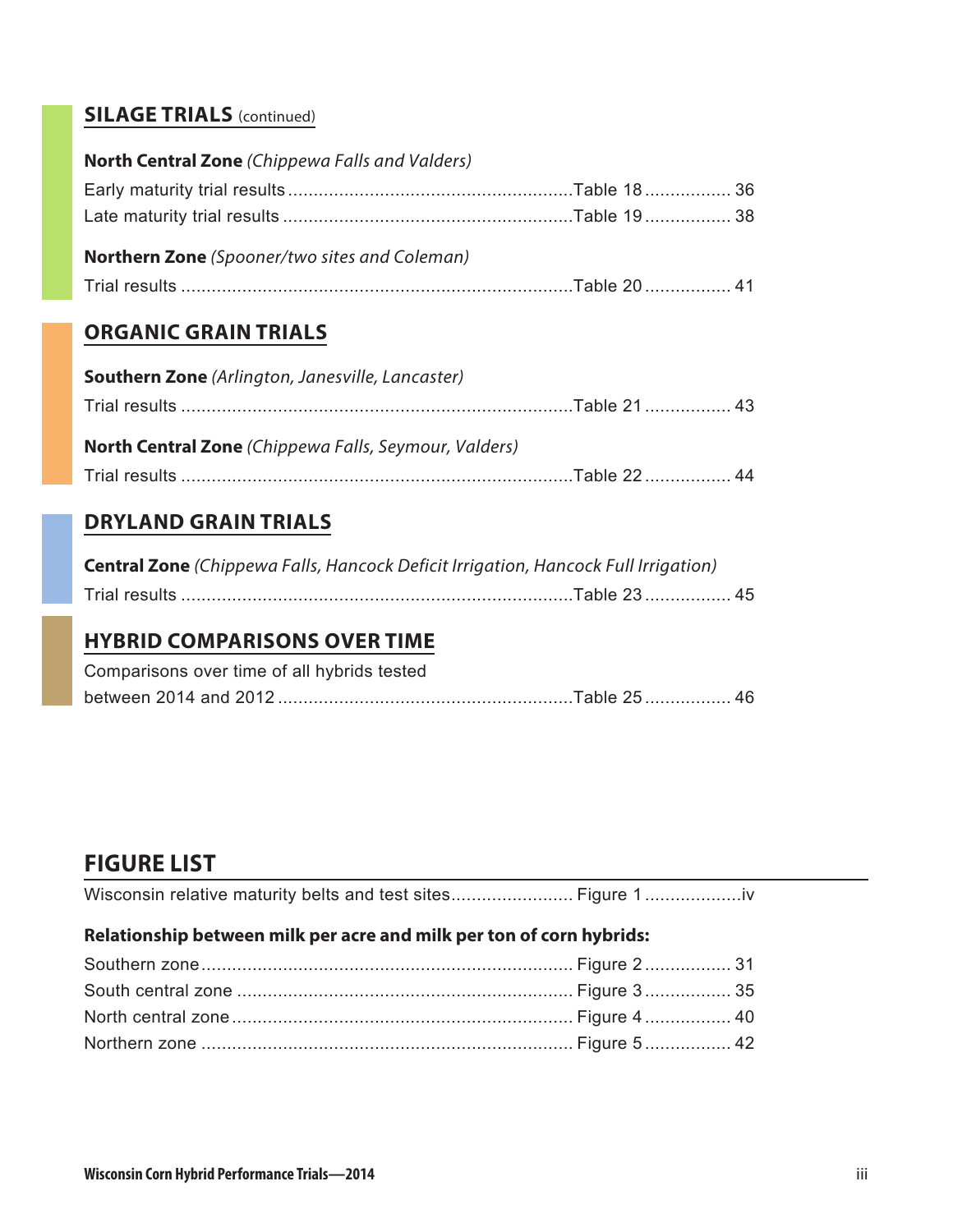<span id="page-3-0"></span>

#### **Trait references**

References to transgenic traits in this publication are for your convenience and are not an endorsement or criticism of one trait over other similar traits. Every attempt was made to ensure accuracy of traits in the hybrids tested. You are responsible for using traits according to the current label directions of seed companies. Follow directions exactly to protect the environment and people from misuse. Failure to do so violates the law.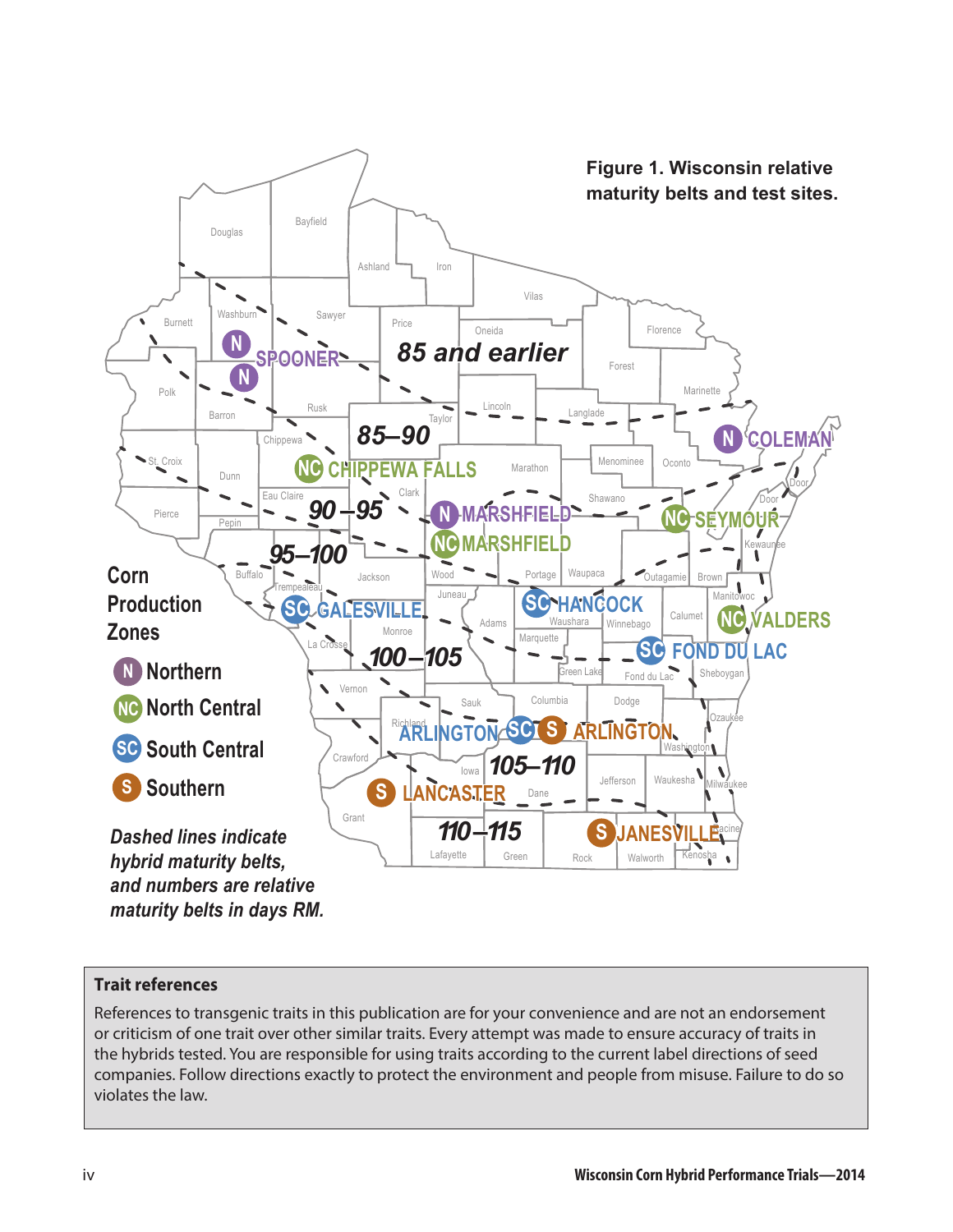# <span id="page-4-0"></span>**INTRODUCTION**

Every year, the University of Wisconsin-Extension and the University of Wisconsin–Madison College of Agricultural and Life Sciences conduct a corn evaluation program in cooperation with the Wisconsin Crop Improvement Association. The purpose of this program is to provide unbiased performance comparisons of hybrid seed corn for both grain and silage available in Wisconsin.

In 2014, grain and silage performance trials were planted at 14 locations in four production zones: the southern, south central, north central, and northern zones. Both seed companies and university researchers submitted hybrids. Companies with hybrids included in the 2014 trials are listed in Table 1. Specific hybrids and where they were tested are shown in Table 2. A summary of the transgenic traits tested in 2014 is shown in Table 3. In the back of the report, hybrids previously tested over the past three years are listed in Table 25. At most locations, trials were divided into early and late maturity trials based on the hybrid relative maturities provided by the companies. The specific relative maturities separating early and late trials are listed in the tables.

#### **Growing Conditions For 2014**

Seasonal precipitation and temperature at the trial sites are shown in Table 5. The 2014 planting season, like the 2013 season, was one of the longest ever recorded in Wisconsin. Frequent rains caused delays, with many growers in north eastern Wisconsin not planting until the mid-June. Delayed planting at Coleman, Marshfield, Seymour, and Valders combined with a cool growing season delayed harvest producing grain that was higher in moisture and lower for test weight than average. Over the entire growing season, growing degree-day accumulation was below the 30-year normal in both northern and southern Wisconsin. During May and June precipitation was significantly above average throughout Wisconsin. Cold weather and snow

# **PRESENTATION OF DATA**

Yield results for individual location trials and for multi-location averages are listed in Tables 7 through 24. Within each trial, hybrids are ranked by moisture averaged over all trials conducted in that zone during 2013. Yield data for both 2012

occurred during early November affecting grain dry down at Coleman, Marshfield, and Seymour. Little insect or disease pressure was observed in the trials. Grain and silage yields were above normal compared to the 10-year average at early planted sites.

#### **Cultural Practices**

The seedbed at each location was prepared by either conventional or conservation tillage methods. Seed treatments of hybrids entered into the trials are described in Table 4. Fertilizer was applied as recommended by soil tests. Herbicides were applied for weed control and supplemented with cultivation when necessary. Corn rootworm insecticide was applied when the previous crop was corn. Information on cultural practices for each location is summarized in Table 6.

#### **Planting**

A precision vacuum corn planter was used at all locations except Spooner. Two-row plots, 25 feet long, were planted at all locations. Plots were not hand-thinned. Each hybrid was grown in at least three separate plots (replicates) at each location to account for field variability.

#### **Harvesting**

**Grain:** Two-row plots were harvested with a self propelled corn combine. Lodged plants and/or broken stalks were counted, plot grain weights and moisture contents were measured, and yields were calculated and adjusted to 15.5% moisture. Test weight was measured on each plot.

**Silage:** Whole plant (silage) plots were harvested using a tractor-driven, three-point mounted onerow chopper. One row was analyzed for whole-plant yield and quality. Plot weight and moisture content were measured, and yields were adjusted to tons of dry matter per acre. A sub-sample was collected and analyzed using near infrared spectroscopy.

and 2013 are provided if the hybrid was entered in the 2012 trials. Starting in 2009, a nearest neighbor analysis of variance for all trials as described by Yang et al. (2004, *Crop Science* 44:49–55) and Smith and Casler (2004, *Crop Science* 44:56–62) is included. A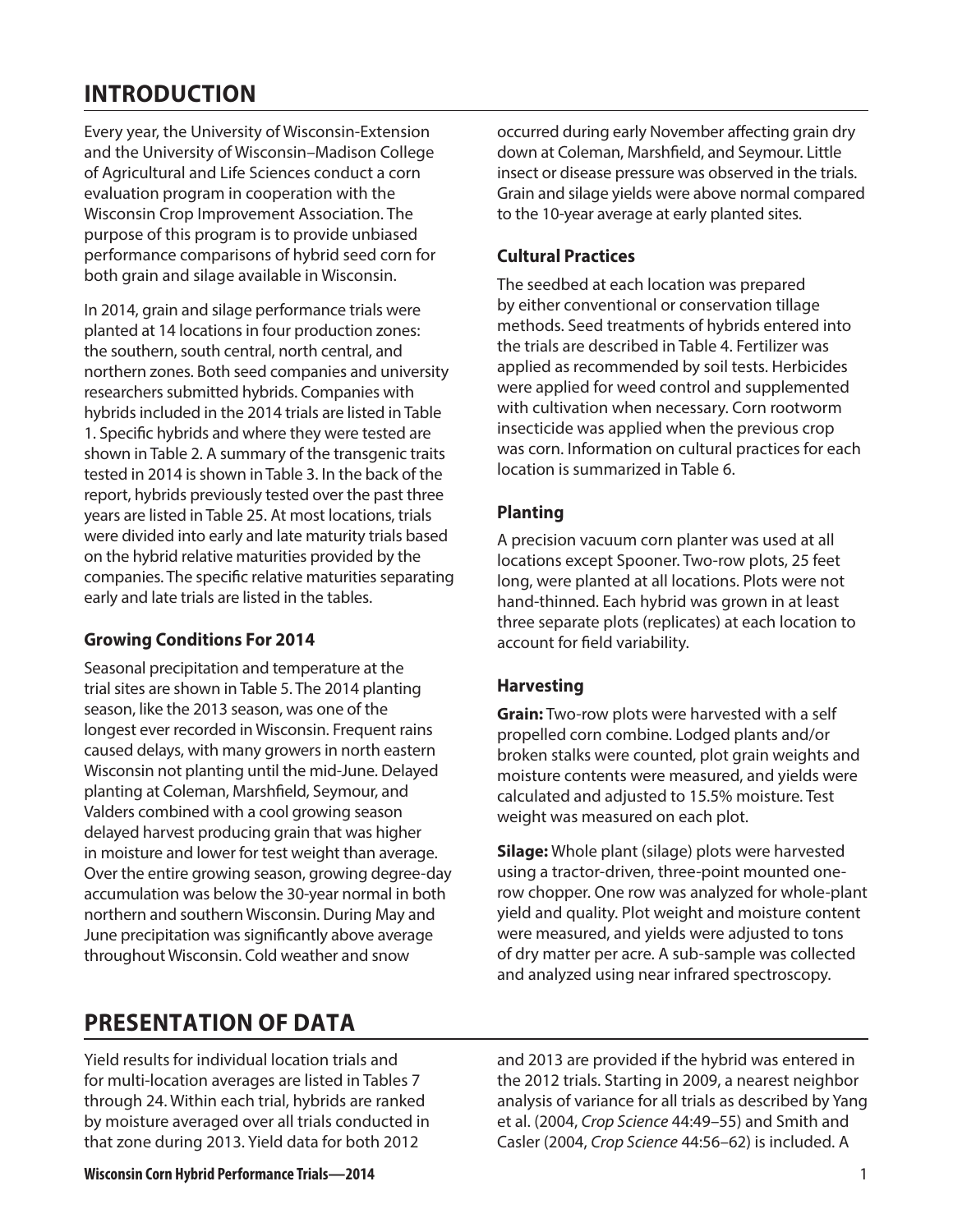hybrid index (Table 2) lists relative maturity ratings, specialty traits, seed treatments, and production zones tested for each hybrid.

#### **Relative maturity**

Seed companies use different methods and standards to classify or rate the maturity of corn hybrids. To provide corn producers a "standard" maturity comparison for the hybrids evaluated, the average grain or silage moisture of all hybrids rated by the company's relative maturity rating system are shown in each table as shaded rows. In these Wisconsin results tables, hybrids with **lower** moisture than a particular relative maturity average are likely to be **earlier** than that relative maturity, while those with **higher** grain moisture are most likely **later** in relative maturity. Company relative maturity ratings are rounded to 5-day increments.

The Wisconsin Relative Maturity rating system for grain (GRM) and silage (SRM) compares the harvest moisture of a grain or silage hybrid to the average moisture of company ratings using linear regression. Each hybrid is rated within the trial and averaged over all trials in a zone. Maturity ratings (company, GRM, and SRM) can be found in Table 2.

#### **Grain performance index**

Three factors—yield, moisture, and standability are of primary importance in evaluating and selecting corn hybrids. A **performance index (PI),**  which combines these factors in one number, was calculated for multi-location averages for grain trials. This index evaluates yield, moisture, and lodged stalks at a 50 (yield): 35 (moisture): 15 (lodged stalks) ratio.

The PI was computed by converting the yield, moisture (dry matter), and upright stalk values of each hybrid to a percentage of the test average. Then the PI for each hybrid that appears in the tables was calculated as follows:

#### **Performance Index (PI)** =

 $[(Yield × 0.50) + (Dry matter × 0.35) +$ 

(Upright stalks x 0.15)] / 100

#### **Silage performance index**

Corn silage quality was analyzed using near infrared spectroscopy equations derived from

previous work. Plot samples were dried, ground, and analyzed for crude protein (CP), acid detergent fiber (ADF), neutral detergent fiber (NDF), in-vitro cell wall digestibility (NDFD), in-vitro digestibility (IVD), and starch. Spectral groups and outliers were checked using wet chemistry analysis.

The **MILK2006** silage performance indices, milk per ton and milk per acre, were calculated using an adaptation by Randy Shaver (UW–Madison Department of Dairy Science) of the MILK91 model (Undersander, Howard, and Shaver; *Journal Production Agriculture* 6:231–235). In MILK2006, the energy content of corn silage was estimated using a modification of a published summative energy equation (Weiss and coworkers, 1992; *Animal Feed Science Technology* 39:95–110). In the modified summative equation, CP, fat, NDF, starch, and sugar plus organic acid fractions were included along with their corresponding total-tract digestibility coefficients for estimating the energy content of corn silage. Whole-plant dry matter content was normalized to 35% for all hybrids. The sample lab measure of NDFD was used for the NDF digestibility coefficient. Digestibility coefficients used for the CP, fat, and sugar plus organic acid fractions were constants. Dry matter intake was estimated using NDF and NDFD content assuming a 1,350-pound cow consuming a 30% NDF diet. Using National Research Council (NRC, 2001) energy requirements, the intake of energy from corn silage was converted to expected **milk per ton. Milk per acre** was calculated using milk per ton and dry matter yield per acre estimates (Schwab, Shaver, Lauer, and Coors, 2003; *Animal Feed and Science Technology* 109:1–18).

#### **Least significant difference**

Variations in yield and other characteristics occur because of variations in soil and growing conditions that lower the precision of the results. Statistical analysis makes it possible to determine, with known probabilities of error, whether a difference is real or whether it might have occurred by chance. Use the appropriate least significant difference (LSD) value at the bottom of the tables to determine true differences.

Least significant differences at the 10% level of probability are shown. Where the difference between two selected hybrids within a column is greater than or equal to the LSD value at the